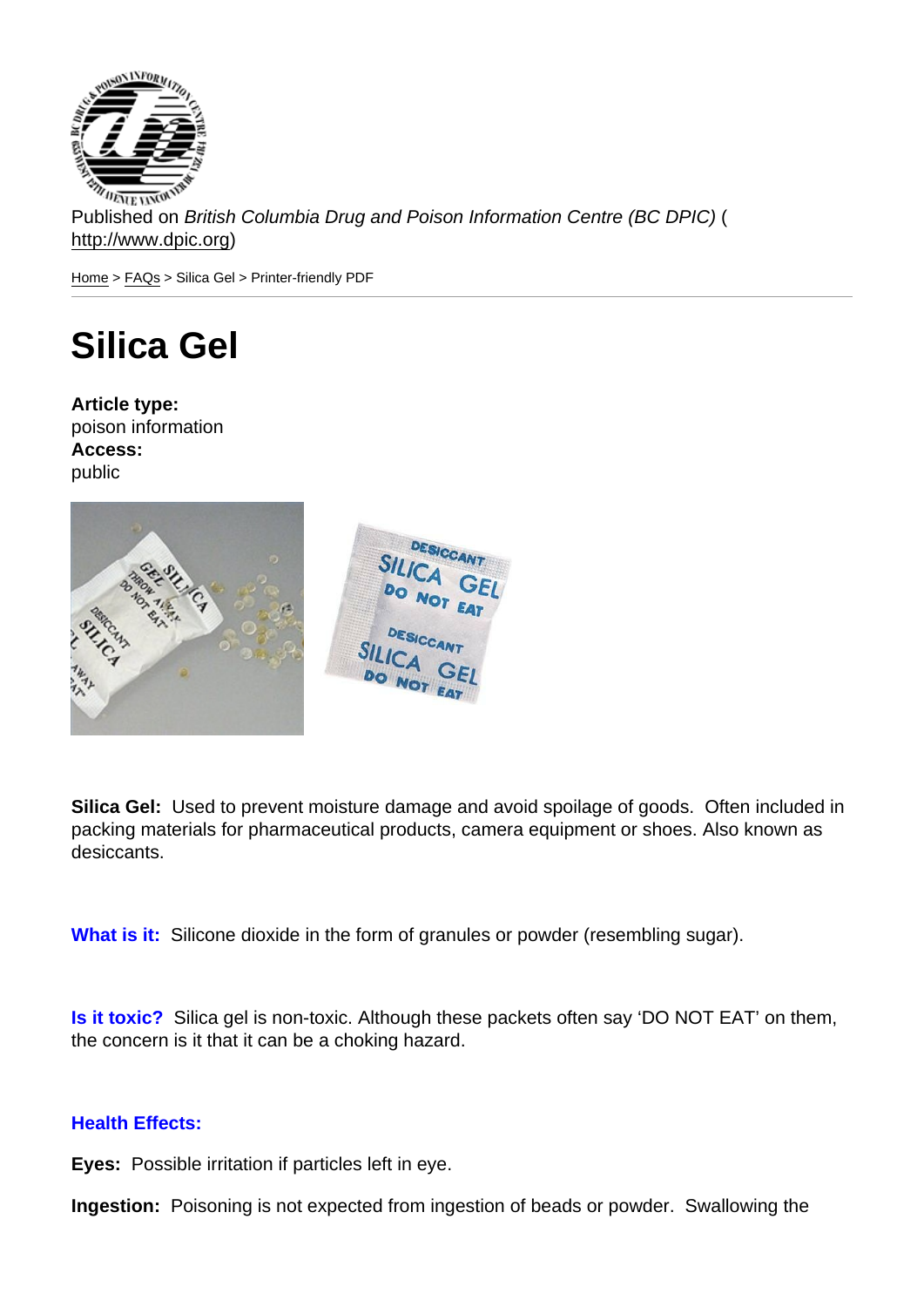packaging could be a choking hazard.

## **What to do:**

**Eyes:** Rinse eyes with lukewarm water with one of the following methods:

- Pour a gentle stream of water from a jug or clean teapot over the eye from the inside corner by the nose, across the eye, flowing out towards the ear.
- Submerge eye in a container (bowl, sink) of lukewarm water. Have patient open and close eye.
- Eye may be irrigated in the shower if this can be accomplished without delay.
- Young children may be wrapped like a mummy in a towel with arms at side and held over sink or tub or laid on counter during flushing.

**Ingestion:** Rinse out mouth and drink a small glass of water or milk. Contact the Poison Control Centre if the entire package has been swallowed.

**Do not induce vomiting. If symptoms persist after above first aid measures, contact the Poison Control Centre.**

**How can I prevent exposure?** Dispose of silica gel packages when no longer needed.

**Need more information:** Call the Poison Control Centre.

## **© 2010 BC Drug and Poison Information Centre**

**Keywords:** 

silica gel

© 2017 BC Drug and Poison Information Centre